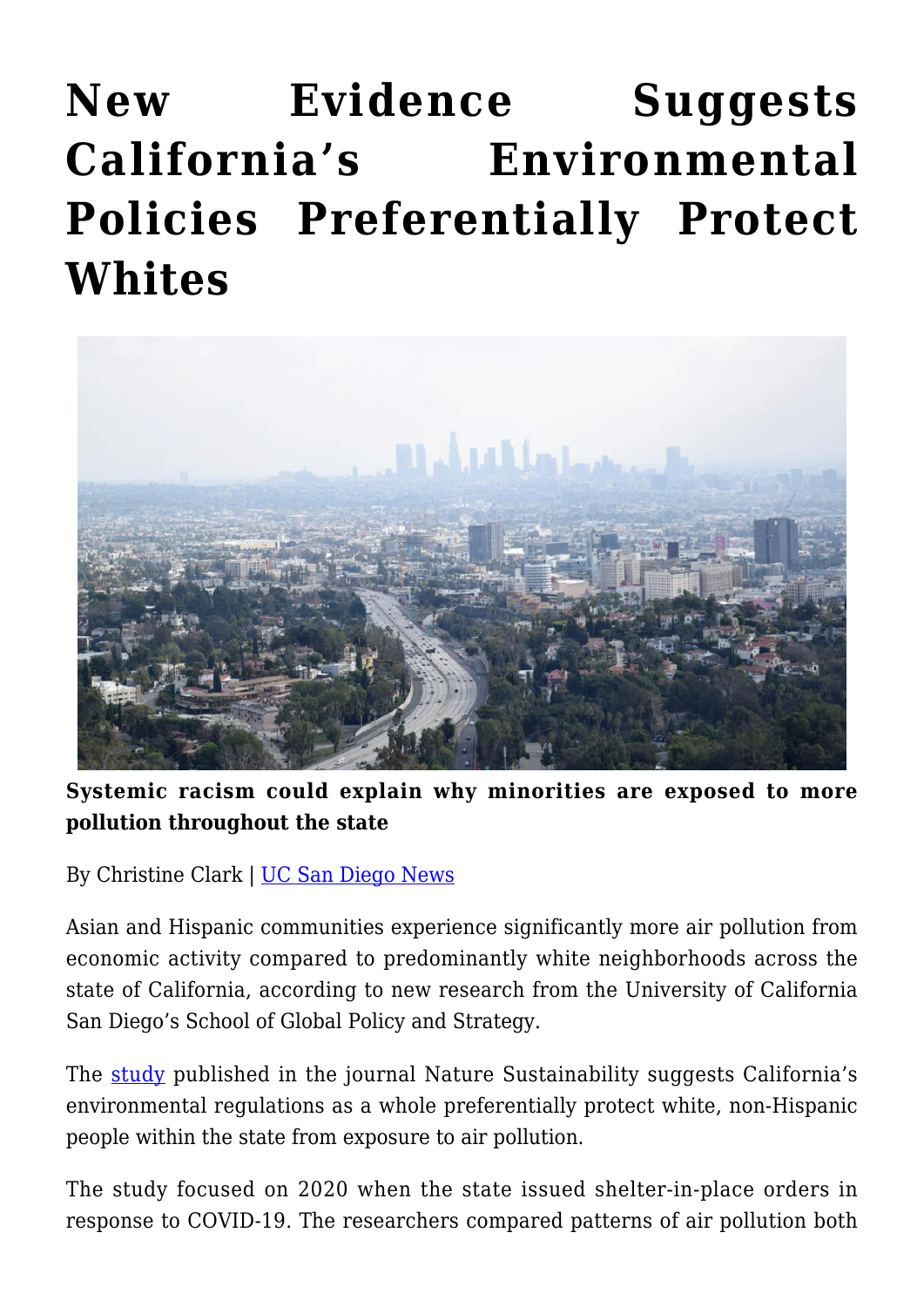before and during the shutdown, using data from public and privately-owned air monitor networks, along with satellite measurements of the pollutant gas nitrogen dioxide. After considering various factors, even how much communities were sheltering-in-place, the researchers found that during the period when the "inperson" economy was shut down, neighborhoods with high Asian and Hispanic populations experienced disproportionately large declines in air pollution. That means the inverse is true when it's business as usual.

They also found that Black communities didn't see a similar disproportionate benefit in air quality during the shutdown. Black California residents were exposed to higher levels of pollution compared to whites during the shutdowns when only essential businesses were operating. The same was true after COVID-19 restrictions lifted. This suggests power plants, electricity generators and other emission sources that were not curtailed during the shelter-in-place orders are regularly exposing these populations to dirtier air.

The paper also finds low-income communities are consistently exposed to more pollution when the economy is fully functioning and that these neighborhoods also saw disproportionately cleaner air during the shutdown. However, when the researchers accounted for income in their analysis, it didn't explain the findings of higher air pollution exposures for Asian, Hispanic communities throughout the state.

"Income only explains about 15 percent of the disproportionate decrease in air pollution experienced by Asian and Hispanic communities during the shutdown," said [Jennifer Burney](https://gps.ucsd.edu/faculty-directory/jennifer-burney.html), the Marshall Saunders Chancellor's Endowed Chair in Global Climate Policy and Research at the School of Global Policy and Strategy. "This may be surprising to many because people tend to conflate income and race, both because systemic discrimination is a hard thing to face and because we have accepted that we live in a world where individuals can 'buy' cleaner air through higher housing prices in less polluted areas."

Burney added, "the COVID shutdown gave us a window into what pollution patterns look like when most of the economy is turned off and it showed that though there is some small overlap, income does not explain the racial and ethnic bias in how our economy creates and distributes pollution."

Burney and the research team take this as evidence of an environmental policy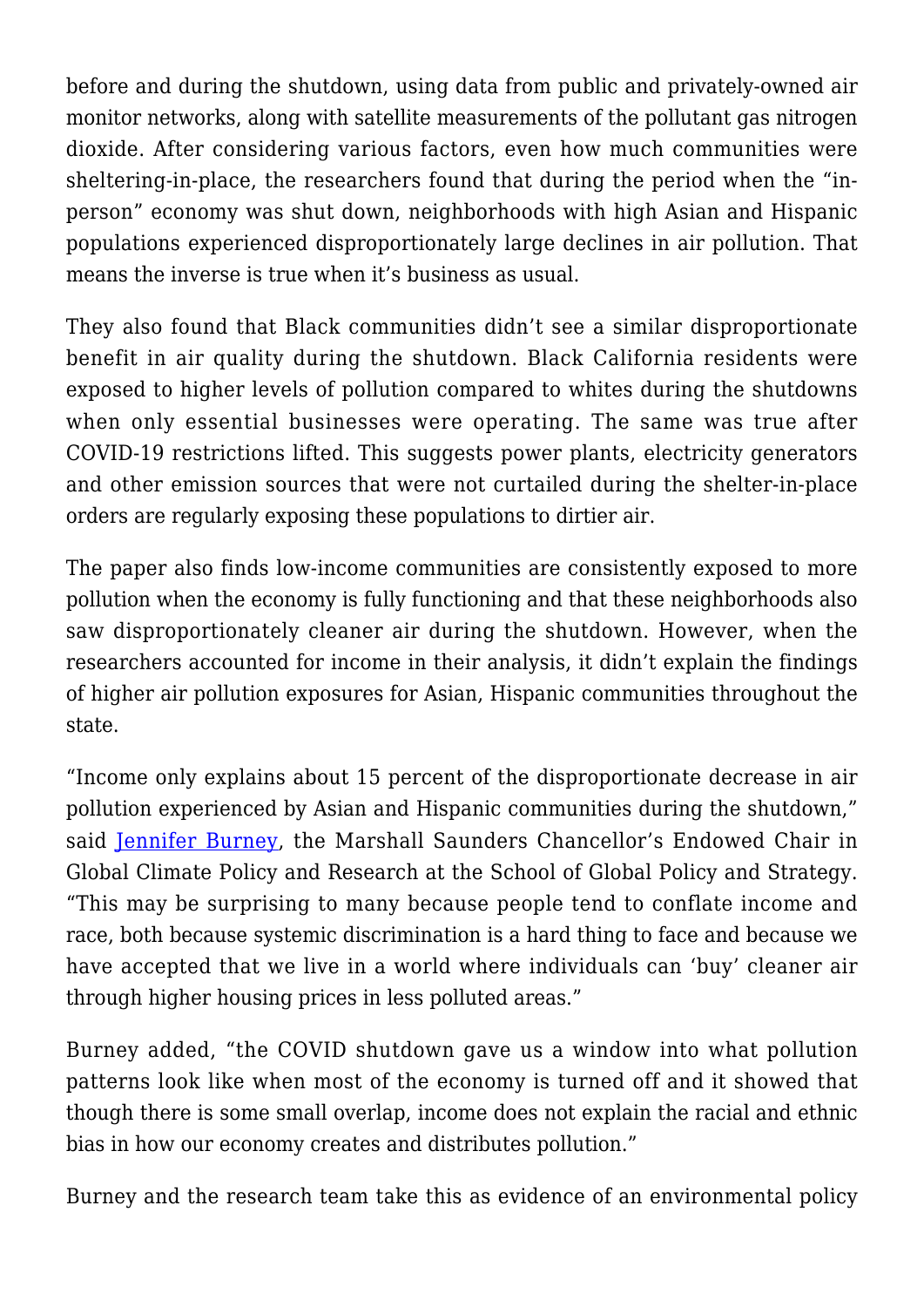failure. In California, all emissions are subject to regulation — transportation, energy, construction and other industries have to meet strict environmental standards.

"One would think that in a state with strong environmental policies, where we track what is being emitted where, that our regulatory system might do a good job of protecting everyone equally," Burney said. "But this is really strong evidence of systemic bias. Pollution sources from everything that was shut down, transportation, businesses, restaurants, etc. all add up during business-as-usual conditions. Thus, the total system is tipped, exposing racial and ethnic minorities to more pollution."

The health impacts of poor air quality are far-reaching. Unhealthy air is linked to higher rates of infant mortality and adult mortality as well as respiratory and cardiovascular illnesses.

## **Policy recommendations to address systemic environmental racism**

While the study is limited to the state of California, the researchers believe that the disparity in air quality between ethnicities most likely applies to other states. The paper includes various policy recommendations. For example, the largest pollution source affected by the pandemic's slowdown was transportation, so policies that affect transportation emissions could have important impacts for California's underrepresented communities.

Additionally, given that air pollution disparities experienced by racial and ethnic minorities are not explained by income, it means environmental strategies based on income alone could not be expected to achieve strong racial and ethnic equity. This suggests that different metrics should be incorporated when evaluating environmental regulations to meet average environmental standards and promote equity.

"There is no clear, quantitative equity criterion applied in regulatory analysis to safeguard against environmental racism," said co-author [Katharine Ricke,](https://gps.ucsd.edu/faculty-directory/kate-ricke.html) an assistant professor at the School of Global Policy and Strategy and Scripps Institution of Oceanography. "For example, if an industry wants to build a factory, they have to complete an environmental assessment report, but that report isn't